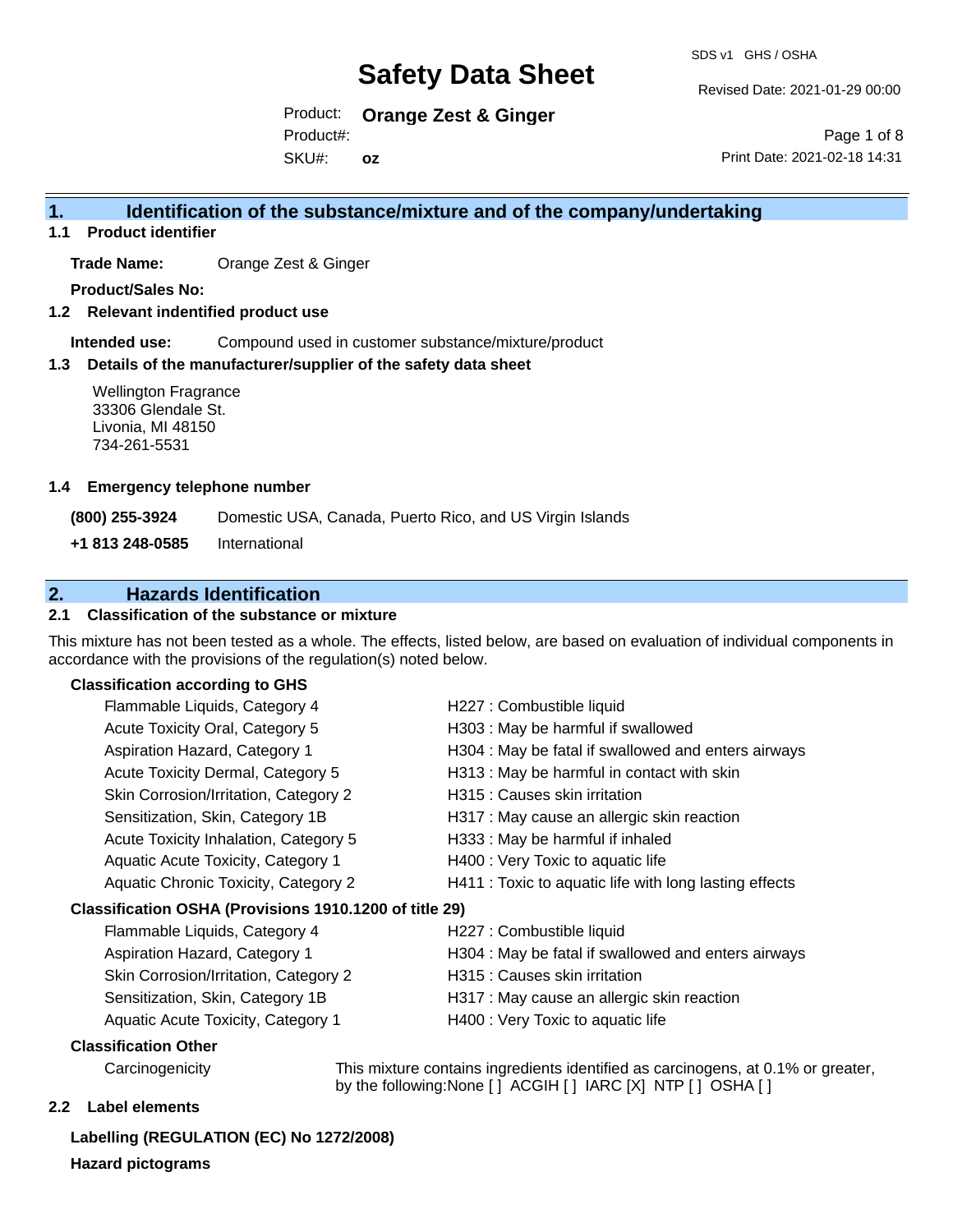Revised Date: 2021-01-29 00:00

Print Date: 2021-02-18 14:31

Page 2 of 8

### Product: **Orange Zest & Ginger -Awake/ Energized**

| Product#: |  |
|-----------|--|
|           |  |

SKU#: **oz**





#### **Signal Word: Danger**

| H <sub>227</sub> | Combustible liquid                              |
|------------------|-------------------------------------------------|
| H303             | May be harmful if swallowed                     |
| H304             | May be fatal if swallowed and enters airways    |
| H313             | May be harmful in contact with skin             |
| H315             | Causes skin irritation                          |
| H317             | May cause an allergic skin reaction             |
| H333             | May be harmful if inhaled                       |
| H400             | Very Toxic to aquatic life                      |
| H411             | Toxic to aquatic life with long lasting effects |

#### **Precautionary Statements**

#### **Prevention:**

| P235 | Keep cool                                                             |
|------|-----------------------------------------------------------------------|
| P264 | Wash hands thoroughly after handling                                  |
| P272 | Contaminated work clothing should not be allowed out of the workplace |
| P273 | Avoid release to the environment                                      |

#### **Response:**

| P301 + P310 + P331 | IF SWALLOWED: Immediately call a POISON CENTER or doctor/physician Do NOT<br>induce vomiting                                          |
|--------------------|---------------------------------------------------------------------------------------------------------------------------------------|
| P302 + P352        | IF ON SKIN: Wash with soap and water                                                                                                  |
| $P304 + P312$      | IF INHALED: Call a POISON CENTER or doctor/physician if you feel unwell                                                               |
| P312               | Call a POISON CENTER or doctor/physician if you feel unwell                                                                           |
| $P333 + P313$      | If skin irritation or a rash occurs: Get medical advice/attention                                                                     |
| P362               | Take off contaminated clothing and wash before reuse                                                                                  |
| P363               | Wash contaminated clothing before reuse                                                                                               |
| P370 + P378        | In case of fire: Use Carbon dioxide (CO2), Dry chemical, or Foam for extinction. Do not use<br>a direct water jet on burning material |
| P391               | <b>Collect Spillage</b>                                                                                                               |
|                    |                                                                                                                                       |

**2.3 Other Hazards**

#### **no data available**

### **3. Composition/Information on Ingredients**

#### **3.1 Mixtures**

This product is a complex mixture of ingredients, which contains among others the following substance(s), presenting a health or environmental hazard within the meaning of the UN Globally Harmonized System of Classification and Labeling of Chemicals (GHS):

| CAS#       |     | Conc. |                           |
|------------|-----|-------|---------------------------|
| Ingredient | EC# | Range | <b>GHS Classification</b> |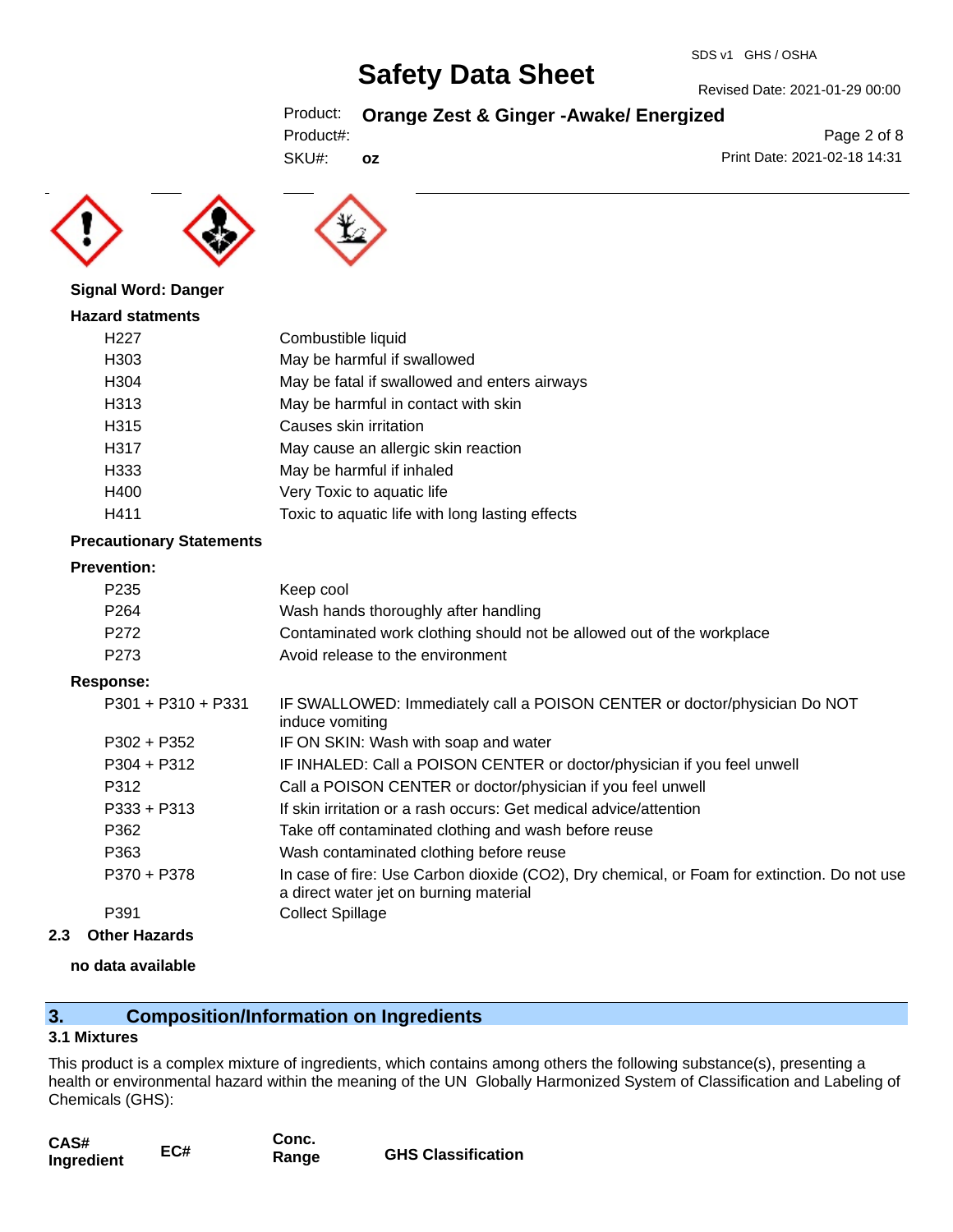#### SDS v1 GHS / OSHA

## **Safety Data Sheet**

Revised Date: 2021-01-29 00:00

### Product: **Orange Zest & Ginger -Awake/ Energized**

Product#:

SKU#: **oz**

Page 3 of 8 Print Date: 2021-02-18 14:31

| CAS#<br>Ingredient     | EC#                                                      | Conc.<br>Range | <b>GHS Classification</b>           |
|------------------------|----------------------------------------------------------|----------------|-------------------------------------|
| 5989-27-5              | 227-813-5                                                | 20 - 30 %      | H226; H304; H315; H317; H400; H412  |
| Limonene               |                                                          |                |                                     |
| 101-86-0               | 202-983-3                                                | $5 - 10%$      | H303; H316; H317; H400; H411        |
| Hexyl cinnamal         |                                                          |                |                                     |
| 115-95-7               | 204-116-4                                                | $2 - 5%$       | H227; H315; H317; H320; H402        |
| <b>Linalyl Acetate</b> |                                                          |                |                                     |
| 54464-57-2             | 259-174-3                                                | $2 - 5%$       | H315; H317; H400; H410              |
|                        | Tetramethyl Acetyloctahydronaphthalenes                  |                |                                     |
| 105-95-3               | 203-347-8                                                | $2 - 5%$       | H401                                |
|                        | Ethylene brassylate                                      |                |                                     |
| 470-82-6               | 207-431-5                                                | $1 - 2%$       | H226; H303; H317; H320; H402        |
| Eucalyptol             |                                                          |                |                                     |
| 80-56-8                | 201-291-9                                                | $1 - 2%$       | H226; H302; H304; H315; H317; H400; |
| pinene                 |                                                          |                | H410                                |
| 120-51-4               | 204-402-9                                                | $1 - 2%$       | H302; H313; H400; H411              |
| <b>Benzyl Benzoate</b> |                                                          |                |                                     |
| 78-70-6                | 201-134-4                                                | $1 - 2%$       | H227; H303; H315; H317; H319; H402  |
| Linalool               |                                                          |                |                                     |
| 99-85-4                | 202-794-6                                                | $1 - 2%$       | H226; H303; H304; H316              |
| gamma-Terpinene        |                                                          |                |                                     |
| 5392-40-5              | 226-394-6                                                | $0.1 - 1.0 %$  | H313; H315; H317; H319; H401        |
| Citral                 |                                                          |                |                                     |
| 99-87-6                | 202-796-7                                                | $0.1 - 1.0 %$  | H226; H303; H304; H316; H361; H401; |
| p-cymene               |                                                          |                | H411                                |
|                        | See Section 16 for full text of GHS classification codes |                |                                     |

See Section 16 for full text of GHS classification codes which where not shown in section 2

Total Hydrocarbon Content (%  $w/w$ ) = 28.32

# **4. First Aid Measures**

## **4.1 Description of first aid measures**

| Remove from exposure site to fresh air and keep at rest.<br>Obtain medical advice.                            |  |  |
|---------------------------------------------------------------------------------------------------------------|--|--|
| Flush immediately with water for at least 15 minutes.<br>Contact physician if symptoms persist.               |  |  |
| Remove contaminated clothes. Wash thoroughly with water (and soap).<br>Contact physician if symptoms persist. |  |  |
| Rinse mouth with water and obtain medical advice.                                                             |  |  |
| 4.2 Most important symptoms and effects, both acute and delayed                                               |  |  |
| no data available                                                                                             |  |  |
| Refer to Section 2.2 "Hazard Statements"                                                                      |  |  |
|                                                                                                               |  |  |

**4.3 Indication of any immediate medical attention and special treatment needed**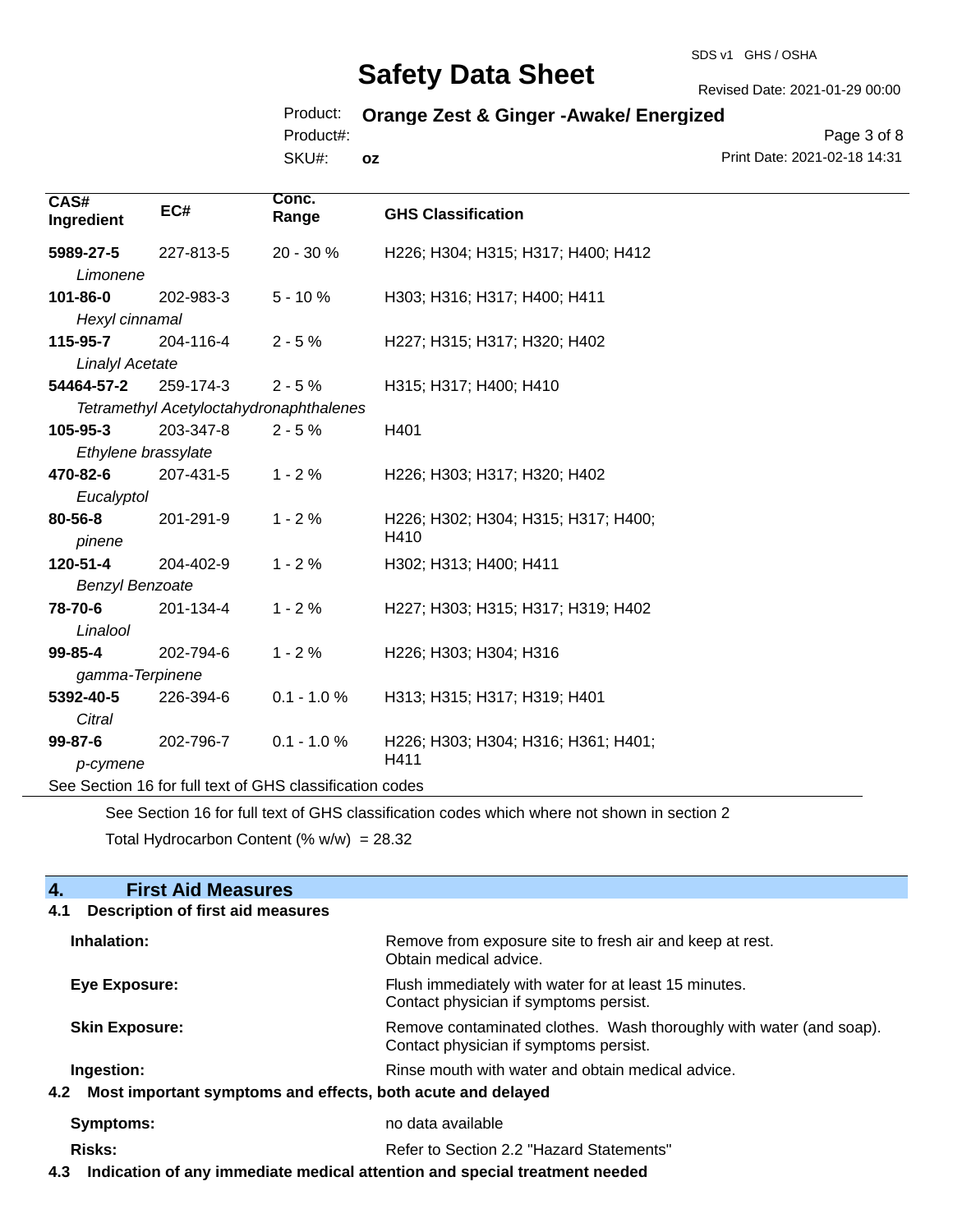Revised Date: 2021-01-29 00:00

Product: **Orange Zest & Ginger -Awake/ Energized**

Product#:

SKU#: **oz**

Page 4 of 8 Print Date: 2021-02-18 14:31

| Treatment:                                                                                                                        | Refer to Section 2.2 "Response"                   |  |
|-----------------------------------------------------------------------------------------------------------------------------------|---------------------------------------------------|--|
| 5.<br><b>Fire-Fighting measures</b>                                                                                               |                                                   |  |
| <b>Extinguishing media</b><br>5.1                                                                                                 |                                                   |  |
| Suitable:                                                                                                                         | Carbon dioxide (CO2), Dry chemical, Foam          |  |
| Unsuitable                                                                                                                        | Do not use a direct water jet on burning material |  |
| 5.2 Special hazards arising from the substance or mixture                                                                         |                                                   |  |
| During fire fighting:                                                                                                             | Water may be ineffective                          |  |
| 5.3 Advice for firefighters                                                                                                       |                                                   |  |
| <b>Further information:</b>                                                                                                       | Standard procedure for chemical fires             |  |
|                                                                                                                                   |                                                   |  |
| 6.                                                                                                                                | <b>Accidental Release Measures</b>                |  |
| 6.1<br>Personal precautions, protective equipment and emergency procedures                                                        |                                                   |  |
| Avoid inhalation and contact with skin and eyes. A self-contained breathing apparatus is recommended in case of a<br>major spill. |                                                   |  |
| 6.2<br><b>Environmental precautions</b>                                                                                           |                                                   |  |

Keep away from drains, soil, and surface and groundwater.

#### **6.3 Methods and materials for containment and cleaning up**

Clean up spillage promptly. Remove ignition sources. Provide adequate ventilation. Avoid excessive inhalation of vapors. Gross spillages should be contained by use of sand or inert powder and disposed of according to the local regulations.

#### **6.4 Reference to other sections**

Not Applicable

### **7. Handling and Storage**

#### **7.1 Precautions for safe handling**

Apply according to good manufacturing and industrial hygiene practices with proper ventilation. Do not drink, eat or smoke while handling. Respect good personal hygiene.

#### **7.2 Conditions for safe storage, including any incompatibilities**

Store in a cool, dry and ventilated area away from heat sources and protected from light in tightly closed original container. Avoid uncoated metal container. Keep air contact to a minimum.

#### **7.3 Specific end uses**

No information available

#### **8. Exposure Controls/Personal Protection**

#### **8.1 Control parameters**

**Exposure Limits: Component** ACGIH

**80-56-8** *pinene* 20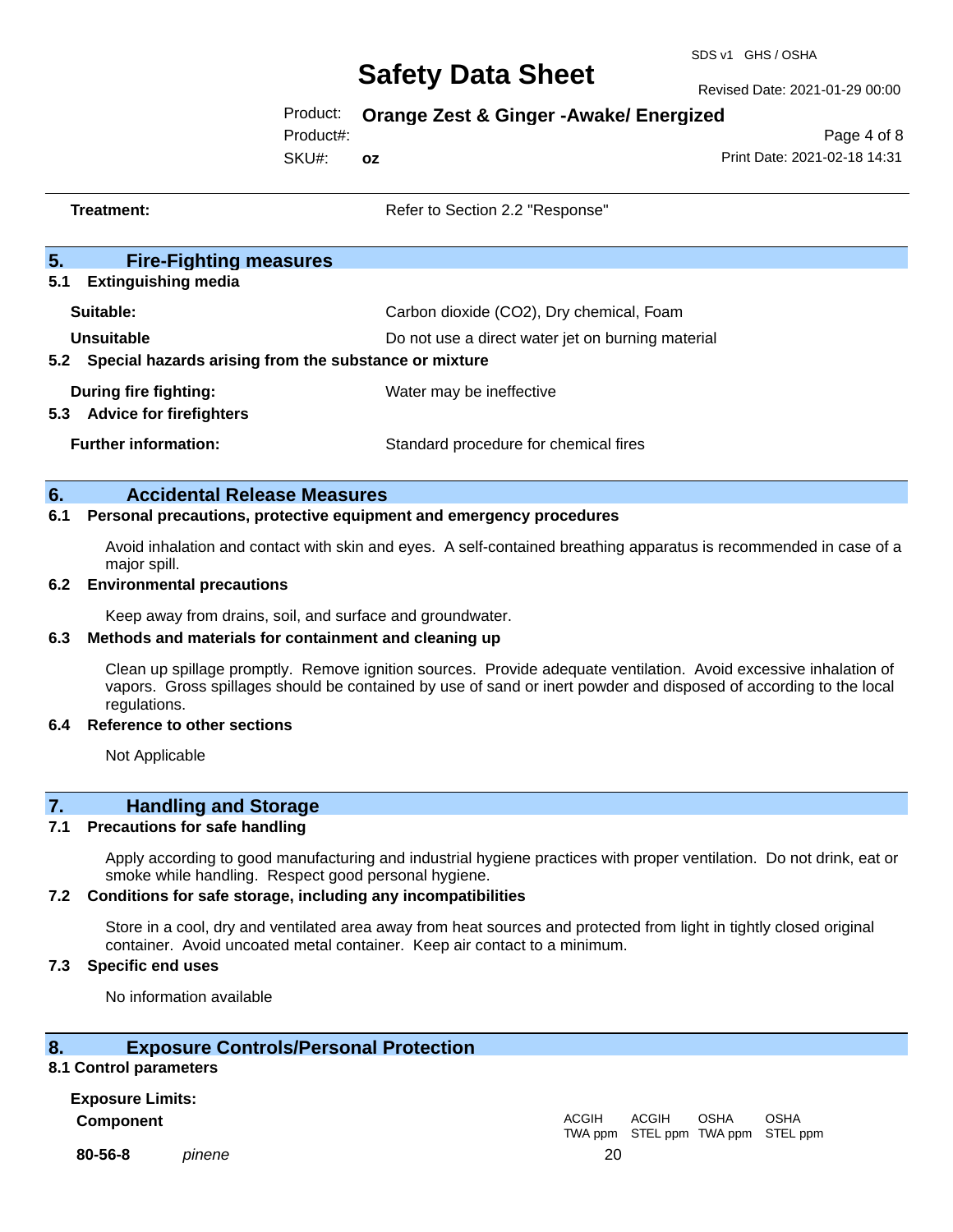#### SDS v1 GHS / OSHA

## **Safety Data Sheet**

Revised Date: 2021-01-29 00:00

Product: **Orange Zest & Ginger -Awake/ Energized** Product#:

SKU#: **oz**

Page 5 of 8 Print Date: 2021-02-18 14:31

| <b>Engineering Controls:</b><br>8.2 Exposure controls - Personal protective equipment | Use local exhaust as needed.                                                                                                             |
|---------------------------------------------------------------------------------------|------------------------------------------------------------------------------------------------------------------------------------------|
| Eye protection:                                                                       | Tightly sealed goggles, face shield, or safety glasses with brow guards and side shields, etc.<br>as may be appropriate for the exposure |
| <b>Respiratory protection:</b>                                                        | Avoid excessive inhalation of concentrated vapors. Apply local ventilation where appropriate.                                            |
| <b>Skin protection:</b>                                                               | Avoid Skin contact. Use chemically resistant gloves as needed.                                                                           |

## **9. Physical and Chemical Properties**

#### **9.1 Information on basic physical and chemical properties**

| <b>Appearance:</b>           | Liquid               |
|------------------------------|----------------------|
| Odor:                        | Conforms to Standard |
| Color:                       | Conforms to Standard |
| <b>Viscosity:</b>            | Liquid               |
| <b>Freezing Point:</b>       | Not determined       |
| <b>Boiling Point:</b>        | Not determined       |
| <b>Melting Point:</b>        | Not determined       |
| <b>Flashpoint (CCCFP):</b>   | 150 F (65.56 C)      |
| <b>Auto flammability:</b>    | Not determined       |
| <b>Explosive Properties:</b> | None Expected        |
| <b>Oxidizing properties:</b> | None Expected        |
| Vapor Pressure (mmHg@20 C):  | 0.3323               |
| %VOC:                        | 31.14                |
| Specific Gravity @ 25 C:     | Not determined       |
| Density @ 25 C:              | Not determined       |
| Refractive Index @ 20 C:     | Not determined       |
| Soluble in:                  | Oil                  |

## **10. Stability and Reactivity**

| <b>10.1 Reactivity</b>                  | None                                               |
|-----------------------------------------|----------------------------------------------------|
| <b>10.2 Chemical stability</b>          | Stable                                             |
| 10.3 Possibility of hazardous reactions | None known                                         |
| <b>10.4 Conditions to avoid</b>         | None known                                         |
| 10.5 Incompatible materials             | Strong oxidizing agents, strong acids, and alkalis |
| 10.6 Hazardous decomposition products   | None known                                         |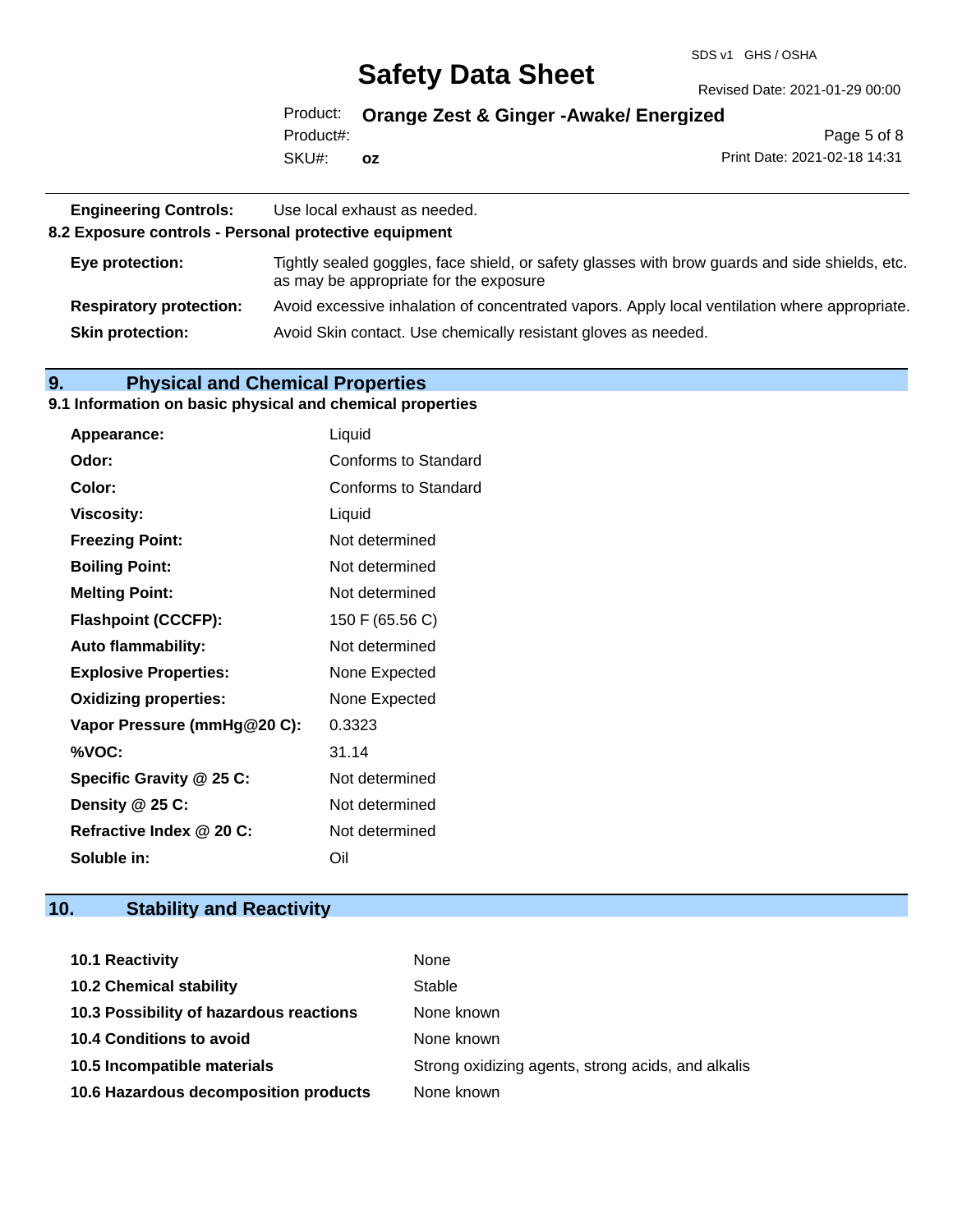Revised Date: 2021-01-29 00:00

Product: **Orange Zest & Ginger -Awake/ Energized** SKU#: Product#: **oz**

Page 6 of 8 Print Date: 2021-02-18 14:31

## **11. Toxicological Information**

### **11.1 Toxicological Effects**

Acute Toxicity Estimates (ATEs) based on the individual Ingredient Toxicity Data utilizing the "Additivity Formula"

| Acute toxicity - Oral - (Rat) mg/kg                | (LD50: 4671.9103) May be harmful if swallowed            |
|----------------------------------------------------|----------------------------------------------------------|
| Acute toxicity - Dermal - (Rabbit) mg/kg           | (LD50: 4109.1452) May be harmful in contact with skin    |
| Acute toxicity - Inhalation - (Rat) mg/L/4hr       | (LD50: 150.9710) May be harmful if inhaled               |
| <b>Skin corrosion / irritation</b>                 | Causes skin irritation                                   |
| Serious eye damage / irritation                    | Not classified - the classification criteria are not met |
| <b>Respiratory sensitization</b>                   | Not classified - the classification criteria are not met |
| <b>Skin sensitization</b>                          | May cause an allergic skin reaction                      |
| <b>Germ cell mutagenicity</b>                      | Not classified - the classification criteria are not met |
| Carcinogenicity                                    | Not classified - the classification criteria are not met |
| <b>Reproductive toxicity</b>                       | Not classified - the classification criteria are not met |
| Specific target organ toxicity - single exposure   | Not classified - the classification criteria are not met |
| Specific target organ toxicity - repeated exposure | Not classified - the classification criteria are not met |
| <b>Aspiration hazard</b>                           | May be fatal if swallowed and enters airways             |

### **12. Ecological Information**

**12.1 Toxicity**

| <b>Acute acquatic toxicity</b>     | Very Toxic to aquatic life                      |
|------------------------------------|-------------------------------------------------|
| <b>Chronic acquatic toxicity</b>   | Toxic to aquatic life with long lasting effects |
| <b>Toxicity Data on soil</b>       | no data available                               |
| <b>Toxicity on other organisms</b> | no data available                               |
|                                    |                                                 |
| 12.2 Persistence and degradability | no data available                               |
| 12.3 Bioaccumulative potential     | no data available                               |
| 12.4 Mobility in soil              |                                                 |
|                                    | no data available                               |
| 12.5 Other adverse effects         | no data available                               |

#### **13. Disposal Conditions**

#### **13.1 Waste treatment methods**

Do not allow product to reach sewage systems. Dispose of in accordance with all local and national regulations. Send to a licensed waste management company.The product should not be allowed to enter drains, water courses or the soil. Do not contaminate ponds, waterways or ditches with chemical or used container.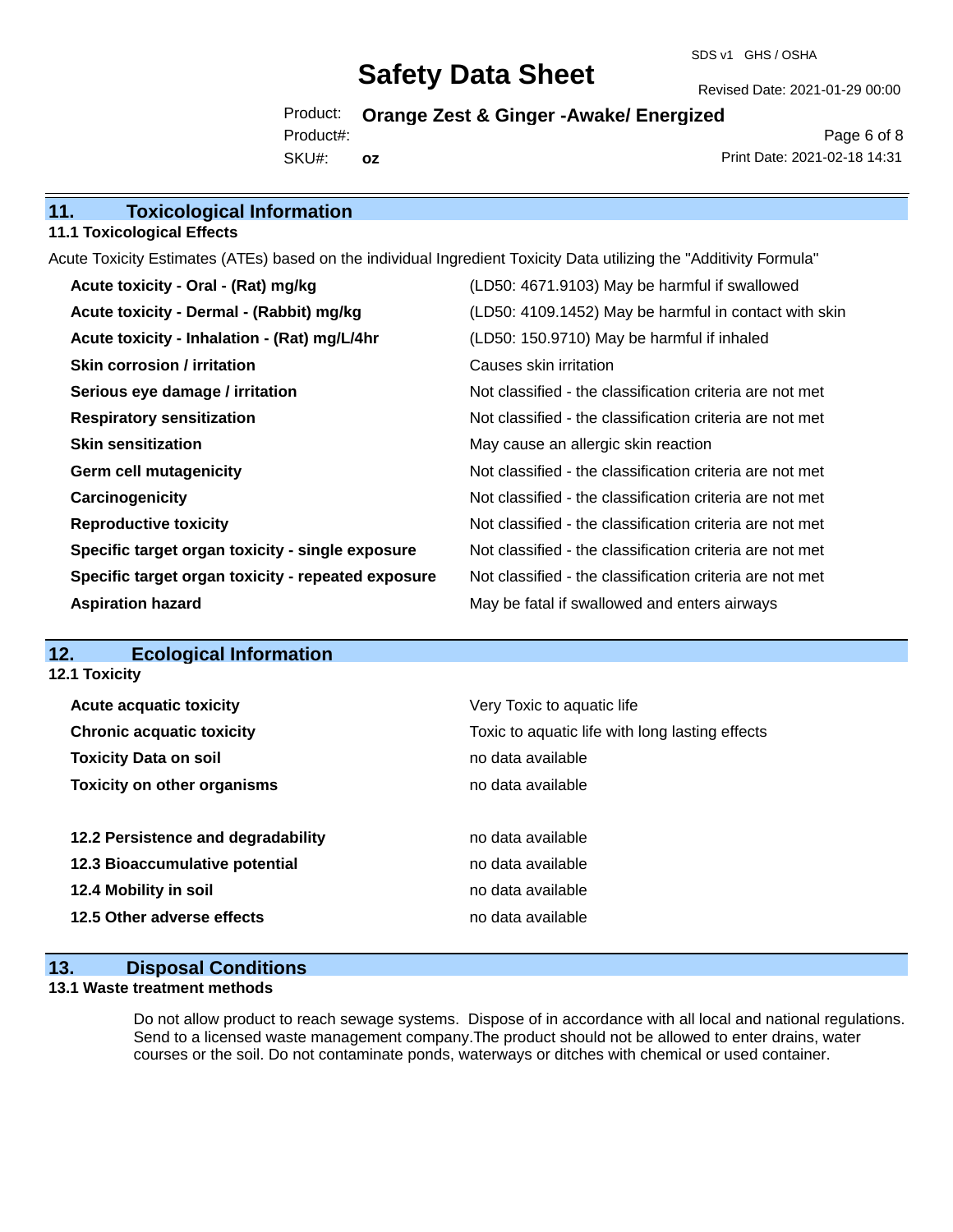Revised Date: 2021-01-29 00:00

Product: **Orange Zest & Ginger -Awake/ Energized**

Product#:

SKU#: **oz**

Page 7 of 8 Print Date: 2021-02-18 14:31

## **14. Transport Information**

| <b>Marine Pollutant</b>                                       | Yes. Ingredient of greatest environmental impact:<br>5989-27-5 : (20 - 30 %) : Limonene |              |                                     |                 |               |
|---------------------------------------------------------------|-----------------------------------------------------------------------------------------|--------------|-------------------------------------|-----------------|---------------|
| <b>Regulator</b>                                              |                                                                                         | <b>Class</b> | <b>Pack Group</b>                   | <b>Sub Risk</b> | UN-nr.        |
| U.S. DOT (Non-Bulk)                                           |                                                                                         |              | Not Regulated - Not Dangerous Goods |                 |               |
| <b>Chemicals NOI</b>                                          |                                                                                         |              |                                     |                 |               |
| <b>ADR/RID (International Road/Rail)</b>                      |                                                                                         |              |                                     |                 |               |
| <b>Environmentally Hazardous</b><br>Substance, Liquid, n.o.s. |                                                                                         | 9            | Ш                                   |                 | <b>UN3082</b> |
| <b>IATA (Air Cargo)</b>                                       |                                                                                         |              |                                     |                 |               |
| <b>Environmentally Hazardous</b><br>Substance, Liquid, n.o.s. |                                                                                         | 9            | Ш                                   |                 | <b>UN3082</b> |
| <b>IMDG (Sea)</b>                                             |                                                                                         |              |                                     |                 |               |
| <b>Environmentally Hazardous</b><br>Substance, Liquid, n.o.s. |                                                                                         | 9            | Ш                                   |                 | UN3082        |

| <b>Regulatory Information</b><br>15.      |                |                                                                                                 |  |
|-------------------------------------------|----------------|-------------------------------------------------------------------------------------------------|--|
| <b>U.S. Federal Regulations</b>           |                |                                                                                                 |  |
| <b>TSCA (Toxic Substance Control Act)</b> |                | All components of the substance/mixture are listed or exempt                                    |  |
| 40 CFR(EPCRA, SARA, CERCLA and CAA)       |                | This product contains NO components of concern.                                                 |  |
| <b>U.S. State Regulations</b>             |                |                                                                                                 |  |
| <b>California Proposition 65 Warning</b>  |                | This product contains the following components:                                                 |  |
| 123-35-3(NF 204-622-5 0.1 - 1.0 %         |                | beta-Myrcene (Natural Source)                                                                   |  |
| <b>Canadian Regulations</b>               |                |                                                                                                 |  |
| <b>DSL</b>                                |                | 99.92% of the components are listed or exempt. The following<br>components are NOT on the List: |  |
| 476332-65-7                               | $0.01 - 0.1\%$ | 2H-Indeno[4,5b] furan, decahydro-2,2,6,6,7,8,,8-heptamethyl                                     |  |

## **16. Other Information**

#### **GHS H-Statements referred to under section 3 and not listed in section 2**

| H226 : Flammable liquid and vapour                         | H302 : Harmful if swallowed                                    |
|------------------------------------------------------------|----------------------------------------------------------------|
| H316 : Causes mild skin irritation                         | H317 : May cause an allergic skin reaction                     |
| H319 : Causes serious eye irritation                       | H320 : Causes eye irritation                                   |
| H361 : Suspected of damaging fertility or the unborn child | H401 : Toxic to aquatic life                                   |
| H402 : Harmful to aquatic life                             | H410 : Very toxic to aquatic life with long lasting<br>effects |
| H412 : Harmful to aquatic life with long lasting effects   |                                                                |
| <b>Total Fractional Values</b>                             |                                                                |
| (TFV) Risk                                                 | Risk<br>(TFV)                                                  |
| (33.12) Acute Toxicity Inhalation, Category 5              | (29.16) Aquatic Chronic Toxicity, Category 3                   |
| (24.32) Sensitization, Skin, Category 1B                   | (4.45) Skin Corrosion/Irritation, Category 3                   |